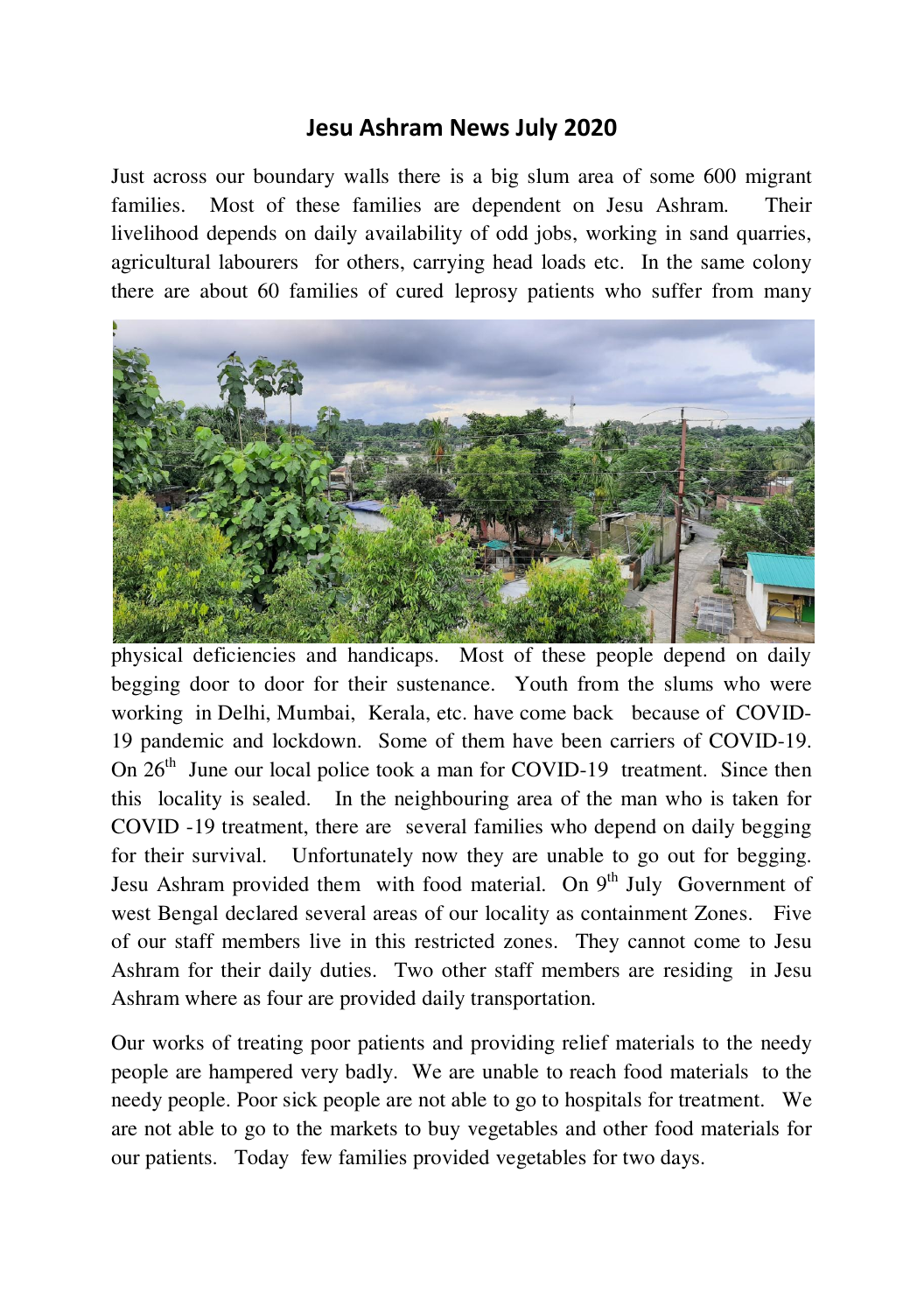Since three weeks from  $8^{th}$  July we have been providing medicine for outdoor Leprosy patients at our gate. New cases of leprosy are have been emerging, but



we do not have access to leprosy medicine. We are advising them to try for medicine at government facilities and we endeavour to accompany them in all possible ways.

On 3rd June in a village called Bandrya Busty a person called John expired due to COCID -19 related problem. As a result entire village was sealed. People



from the village are all Tea Estate daily labourers. They had no means of survival. Jesu Ashram reached out to them with food materials for all 30

families of the village. In another village known as Salbari in the Malbazar area of Jalpaiguri district similar help was provided to 80 families.

In Malaguri, next to our Leprosy outdoor clinic, there are 17 families of rehabilitated leprosy patients of Jesu Ashram. Because of their disfigurement and handicaps their



livelihood depends on daily begging. Since they could not go out for begging Jesu Ashram reached out to them on  $3<sup>rd</sup>$  of July for the  $3<sup>rd</sup>$  times with food medicine and other relief materials, which is still continuing.